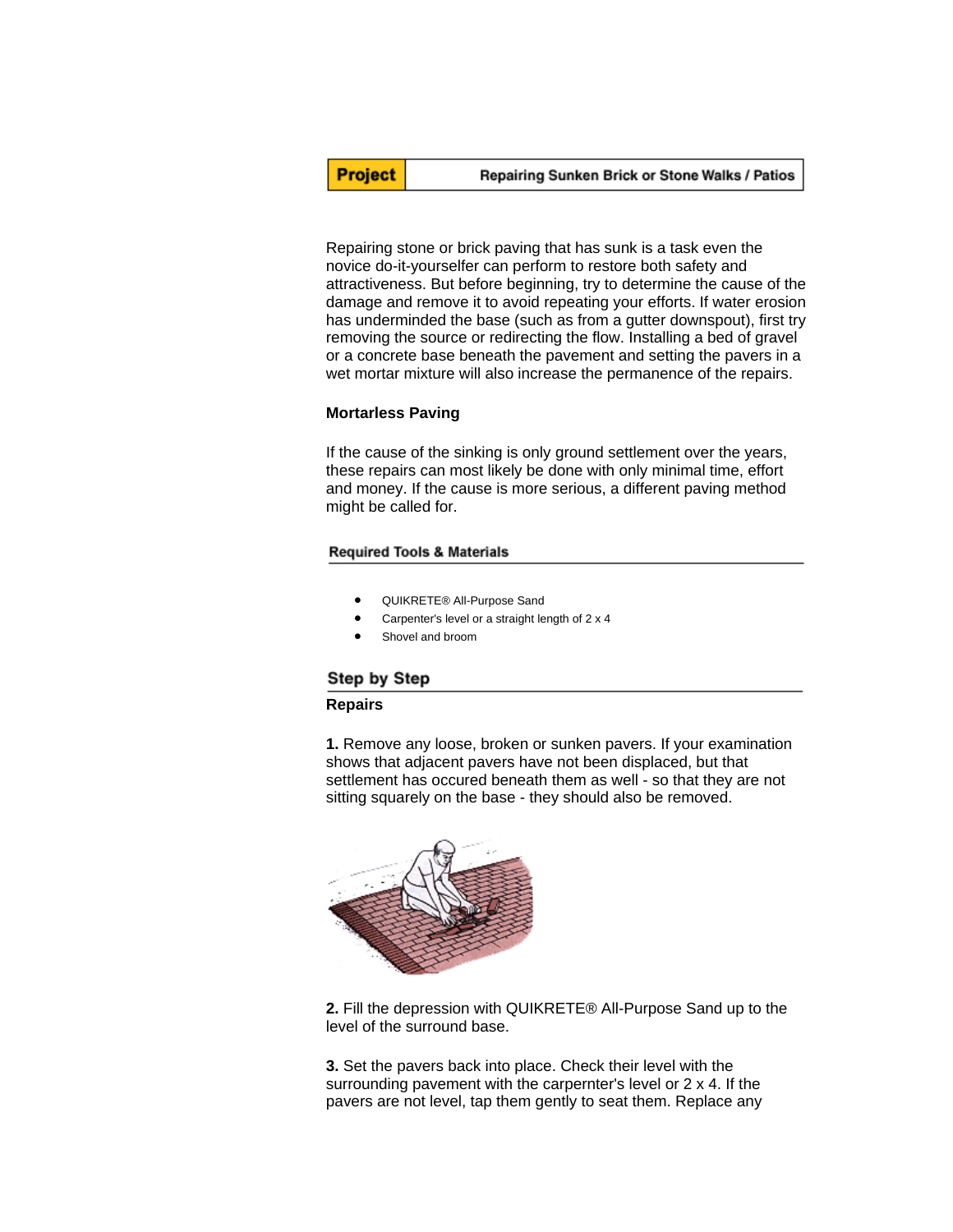broken pavers.



**4.** Spread All-Purpose Sand over the repaired area and sweep it into the joints. Dampen the sand with a fine spray; repeat until the joints are completely filled.



#### **For Best Results**

For greater strength, dry QUIKRETE® Mortar Mix or Mason Mix can be substituted for teh joint sand. Follow the same repair procedures.

# **Mortared Paving**

Mortared joints and a concrete base make sinking infrequent in mortared paving, but when it does occur it usually indicates a more serious problem than just ground settlement. Before making the repairs after the sunken pavers are removed, check and correct any problems with area drainage.

#### **Required Tools & Materials**

- QUIKRETE® Mortar Mix or Mason Mix
- QUIKRETE® Sand Mix or Concrete Mix (if necessary)
- QUIKRETE® Concrete Bonding Adhesive (if necessary)
- Mason's hammer
- Joint chisel
- Cold Chisel
- **Trowel**
- **Jointer**
- Hoe
- Hawk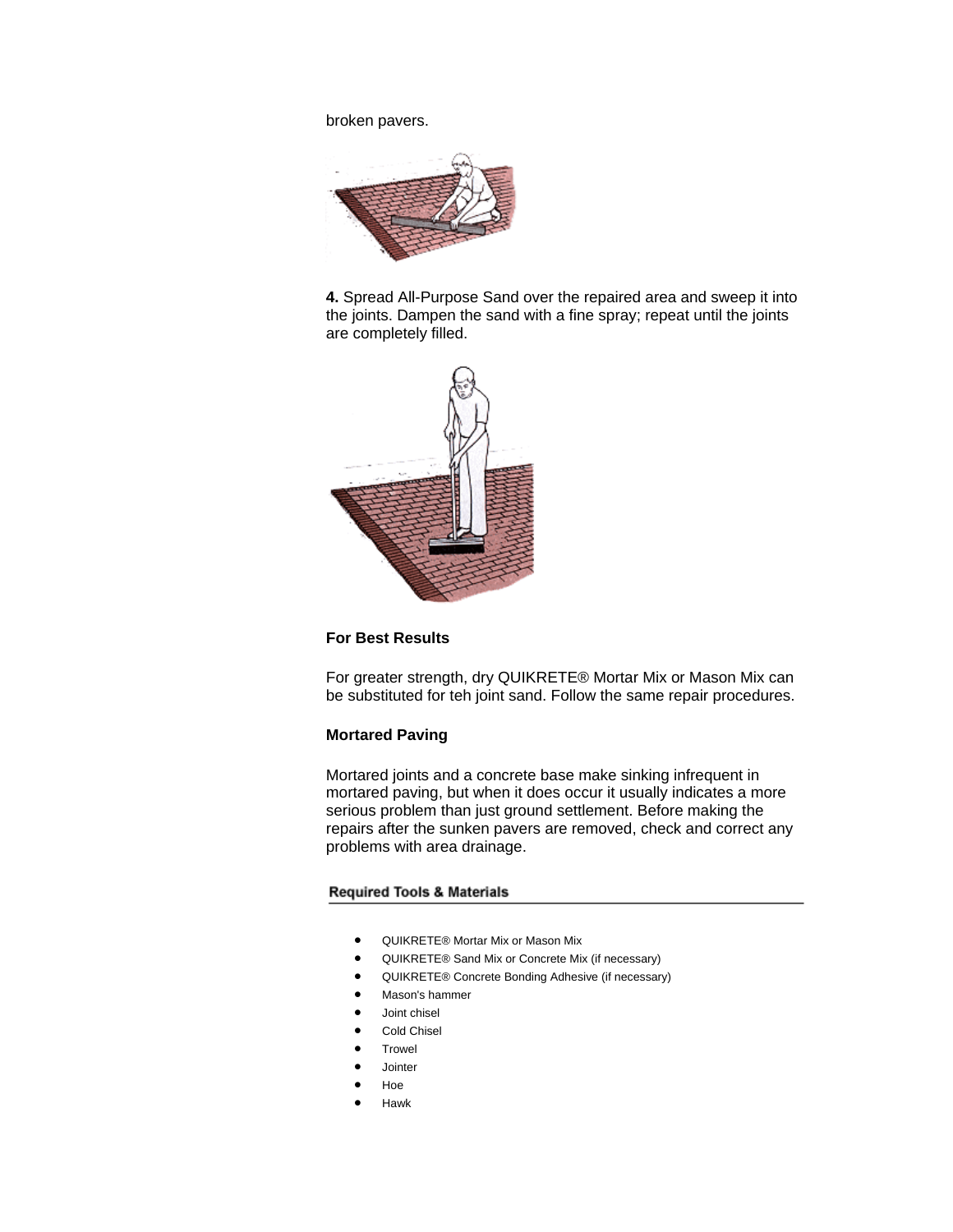- Mixing Box
- **Shovel**
- Sledgehammer
- Float
- Wire mesh reinforcing (if necessary)

# Step by Step

## **Repairs**

**1.** With the hammer and chisel remove the pavers in the sunken area. Do this as carefully as possible to avoid breaking the pavers.



**2.** Examine the slab base for breakage. If there is major damage, that section of the slab should be removed with the sledgehammer and replaced with fresh concrete. Before placing the new concrete, track down and correct the cause of the problem. If the cause of the sinkage cannot be corrected, use the wire mesh to reinforce the concrete.

**3.** If the damage or sinking of the slab is relatively minor, use sand mix to bring the area back to the level of the surrounding concrete. Be sure to clean the original slab of any dirt, dust, soil, and organic matter before placing the sand mix. After it is placed, float it and allow it to cure for 3 to 4 days before replacing the paving.

# **Replacing Paving**

**1.** Chip all the old mortar from the pavers with the hammer and chisel. Brush the bed and head joints clean of any loose flakes or dust.



**2.** Lay in a ½" mortar bed on the concrete slab.

**3.** Begin laying the pavers from an outside corner of the damaged area using the same size joints as in the original paving. Butter the